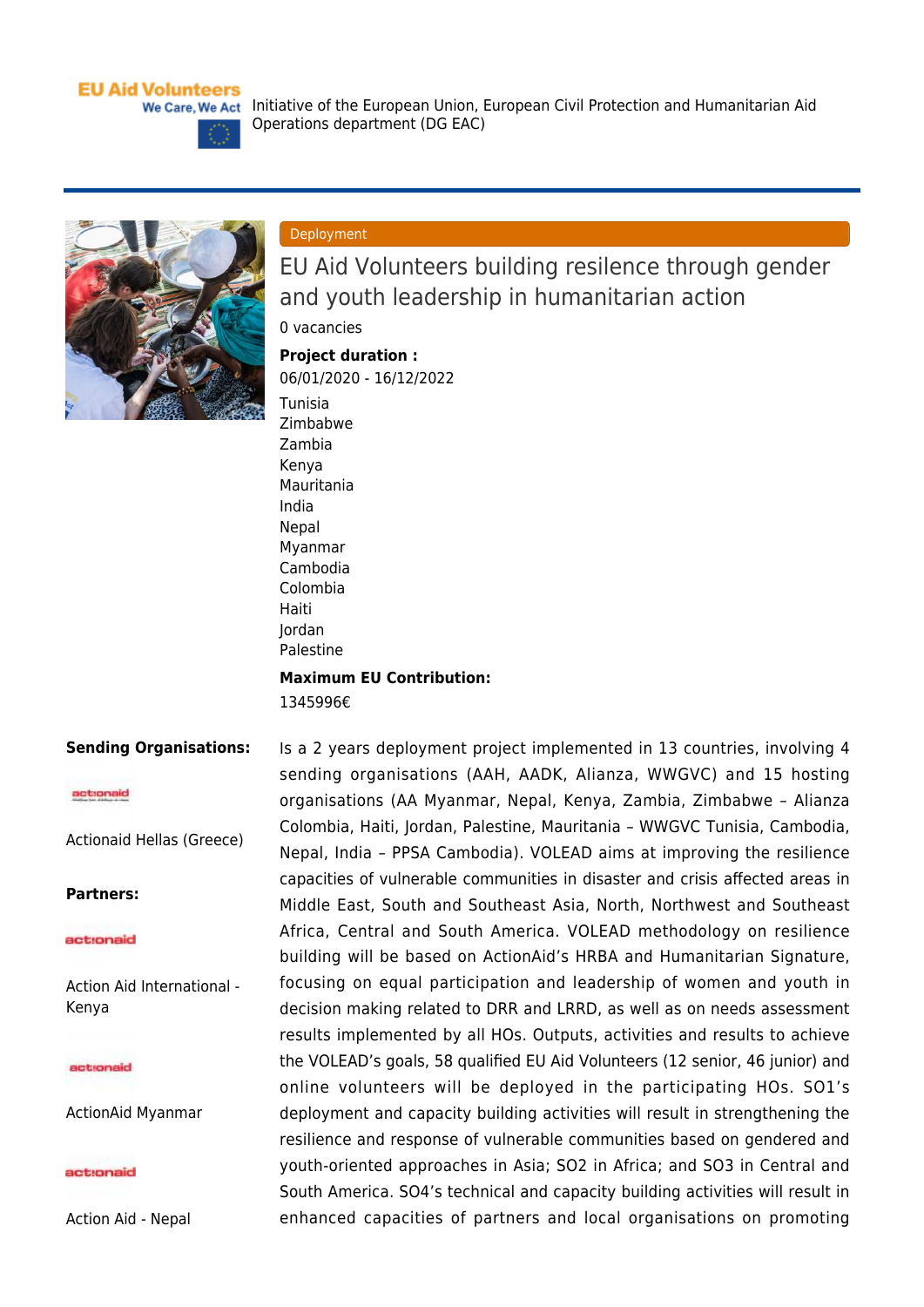

[Fundación Alianza por los](https://webgate.ec.europa.eu/echo/eu-aid-volunteers_en/fundaci%C3%B3n-alianza-por-los-derechos-la-igualdad-y-la-solidaridad-internacional-haiti_en) [Derechos, la Igualdad y la](https://webgate.ec.europa.eu/echo/eu-aid-volunteers_en/fundaci%C3%B3n-alianza-por-los-derechos-la-igualdad-y-la-solidaridad-internacional-haiti_en) [Solidaridad Internacional -](https://webgate.ec.europa.eu/echo/eu-aid-volunteers_en/fundaci%C3%B3n-alianza-por-los-derechos-la-igualdad-y-la-solidaridad-internacional-haiti_en) [Haiti](https://webgate.ec.europa.eu/echo/eu-aid-volunteers_en/fundaci%C3%B3n-alianza-por-los-derechos-la-igualdad-y-la-solidaridad-internacional-haiti_en)

# 1888 E.E.

[Fundación Alianza por los](https://webgate.ec.europa.eu/echo/eu-aid-volunteers_en/fundaci%C3%B3n-alianza-por-los-derechos-la-igualdad-y-la-solidaridad-colombia_en) [Derechos, la Igualdad y la](https://webgate.ec.europa.eu/echo/eu-aid-volunteers_en/fundaci%C3%B3n-alianza-por-los-derechos-la-igualdad-y-la-solidaridad-colombia_en) [Solidaridad - Colombia](https://webgate.ec.europa.eu/echo/eu-aid-volunteers_en/fundaci%C3%B3n-alianza-por-los-derechos-la-igualdad-y-la-solidaridad-colombia_en)

**MYXELL** 

[Fundación Alianza por los](https://webgate.ec.europa.eu/echo/eu-aid-volunteers_en/fundaci%C3%B3n-alianza-por-los-derechos-la-igualdad-y-la-solidaridad-internacional-jordan_en) [Derechos, la Igualdad y la](https://webgate.ec.europa.eu/echo/eu-aid-volunteers_en/fundaci%C3%B3n-alianza-por-los-derechos-la-igualdad-y-la-solidaridad-internacional-jordan_en) [Solidaridad Internacional -](https://webgate.ec.europa.eu/echo/eu-aid-volunteers_en/fundaci%C3%B3n-alianza-por-los-derechos-la-igualdad-y-la-solidaridad-internacional-jordan_en) [Jordan](https://webgate.ec.europa.eu/echo/eu-aid-volunteers_en/fundaci%C3%B3n-alianza-por-los-derechos-la-igualdad-y-la-solidaridad-internacional-jordan_en)



[Fundación Alianza por los](https://webgate.ec.europa.eu/echo/eu-aid-volunteers_en/fundaci%C3%B3n-alianza-por-los-derechos-la-igualdad-y-la-solidaridad-internacional-mauritania_en) [Derechos, la Igualdad y la](https://webgate.ec.europa.eu/echo/eu-aid-volunteers_en/fundaci%C3%B3n-alianza-por-los-derechos-la-igualdad-y-la-solidaridad-internacional-mauritania_en) [Solidaridad Internacional -](https://webgate.ec.europa.eu/echo/eu-aid-volunteers_en/fundaci%C3%B3n-alianza-por-los-derechos-la-igualdad-y-la-solidaridad-internacional-mauritania_en) [Mauritania](https://webgate.ec.europa.eu/echo/eu-aid-volunteers_en/fundaci%C3%B3n-alianza-por-los-derechos-la-igualdad-y-la-solidaridad-internacional-mauritania_en)



[Fundación Alianza por los](https://webgate.ec.europa.eu/echo/eu-aid-volunteers_en/fundaci%C3%B3n-alianza-por-los-derechos-la-igualdad-y-la-solidaridad-internacional-palestine_en) [Derechos, la Igualdad y la](https://webgate.ec.europa.eu/echo/eu-aid-volunteers_en/fundaci%C3%B3n-alianza-por-los-derechos-la-igualdad-y-la-solidaridad-internacional-palestine_en) [Solidaridad Internacional -](https://webgate.ec.europa.eu/echo/eu-aid-volunteers_en/fundaci%C3%B3n-alianza-por-los-derechos-la-igualdad-y-la-solidaridad-internacional-palestine_en) [Palestine](https://webgate.ec.europa.eu/echo/eu-aid-volunteers_en/fundaci%C3%B3n-alianza-por-los-derechos-la-igualdad-y-la-solidaridad-internacional-palestine_en)



[Fundación Alianza por los](https://webgate.ec.europa.eu/echo/eu-aid-volunteers_en/fundaci%C3%B3n-alianza-por-los-derechos-la-igualdad-y-la-solidaridad-internacional_en) [Derechos, la Igualdad y la](https://webgate.ec.europa.eu/echo/eu-aid-volunteers_en/fundaci%C3%B3n-alianza-por-los-derechos-la-igualdad-y-la-solidaridad-internacional_en) [Solidaridad Internacional](https://webgate.ec.europa.eu/echo/eu-aid-volunteers_en/fundaci%C3%B3n-alianza-por-los-derechos-la-igualdad-y-la-solidaridad-internacional_en)



[Gruppo di Volontariato](https://webgate.ec.europa.eu/echo/eu-aid-volunteers_en/gruppo-di-volontariato-civile-gvc-cambodia_en) [Civile \(GVC\) - Cambodia](https://webgate.ec.europa.eu/echo/eu-aid-volunteers_en/gruppo-di-volontariato-civile-gvc-cambodia_en)

women and youth leadership in resilience building, and complying with EUAV standards. Communication activities play a significant role in the project's visibility results. IMPACT VOLEAD activities will involve at least 200 people and impact around 5000 beneficiaries from sending, hosting and local organisations, local communities and volunteers, improving their capacities to better respond to future disasters and crises. 150000 citizens in EU and third countries will be reached through the communication activities, enhancing their awareness on EU's humanitarian aid work & principles.

## **ACTIVITIES**

# **Number of deployed volunteers:**

58

## **Number of online volunteers:**

4

Needs assessment at a local level along the disaster risk management cycle Disaster risk management, preparedness and response as well as linking relief, rehabilitation and development

# COUNTRY RELATED INFO

### **Sectors:**

[Gender](https://webgate.ec.europa.eu/echo/eu-aid-volunteers_en/sectors/gender_en) [Linking Relief, Rehabilitation And Development \(Lrrd\)](https://webgate.ec.europa.eu/echo/eu-aid-volunteers_en/sectors/linking-relief-rehabilitation-and-development-lrrd_en) [Protection](https://webgate.ec.europa.eu/echo/eu-aid-volunteers_en/sectors/protection_en) [Resilience](https://webgate.ec.europa.eu/echo/eu-aid-volunteers_en/sectors/resilience_en)